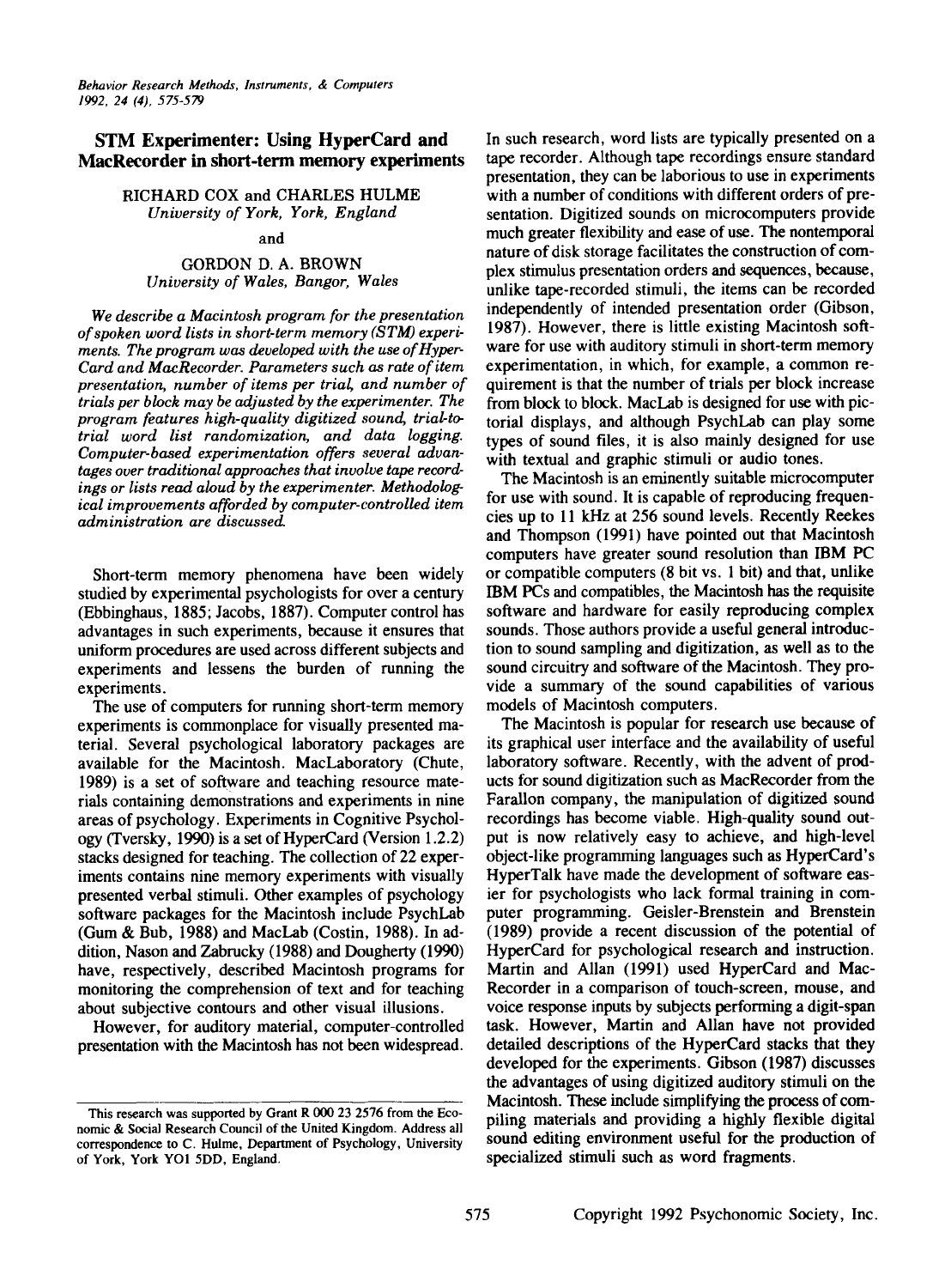Sound editors, such as MacRecorder's SoundEdit program, enable psychologists to prepare types of stimulus materials that previously would have required very expensive digital sound equipment. For example, a sound item's tempo can be manipulated Without distorting pitch, nonwords can be constructed from the phonemic elements from real words, and so on. Another possibility is the use of stereo sound on the Macintosh II,  $IIx$ ,  $SE/30$ , and  $Ilcx$ . Memory experiments involving dichotic listening tasks would be relatively straightforward to prepare.

The HyperCard program described here (STM Experimenter) was developed for the presentation of spoken word and number lists in short-term memory experiments. STM Experimenter is designed to be easy to use, yet flexible. Experimenters can record their own stimuli by using. Farallon's MacRecorder or, in the case of newer Macintosh models such as the LC, si, and Classic II, by using the built-in microphone and audio software. Two procedures are commonly used in STM experiments. In a memory span procedure, the experimenter determines the length of a sequence a subject can reliably recall correctly in the order of presentation. In a fixed list length procedure, a list length is used that is usually just above the subject's memory span and the number of items recalled in their correct serial positions over trials is recorded. The program can run experiments using either a memory span or fixed list length procedure.

# Hardware

The hardware used in the development of STM Experimenter consisted of an Apple Macintosh SE/30 with a 4O-MB internal hard disk and Farallon Computing's MacRecorder sound digitizer. For higher quality sound reproduction on playback, an external amplifier/speaker unit was plugged into the speaker output jack of the SE/30.

# Software Development

The following software was used in the development of STM Experimenter: HyperCard Version 2.Ov2 with the HyperTalk scripting language; Power Tools stack (supplied with HyperCard Version  $2.0v2$ ); SoundEdit and Hypersound toolkit (supplied with Farallon Computing's MacRecorder).

STM Experimenter was developed with the HyperTalk programming language of HyperCard 2.Ov2. One external function (XFCN) resource was transferred from the Hypersound toolkit supplied with MacRecorder to extend HyperTalk's range of commands and functions. This was the sound list SndList XFCN, which produces a directory of sound resources. When run, the STM Experimenter displays a directory of sounds in the Master List text field (see Figure 1). All fields (Master list, Selection, and Random of selection) permit point-and-click playing of words listed. .

STM Experimenter has been tested on several Macintosh models. These include the Classic, LC, SE/30, and IIcx-all running System 6.07, Multifinder, and Hyper-Card 2.Ov2. STM Experimenter ran without problems on all of these maohines. Timing in STM Experimenter is based on the system clock rather than the cycle rate of the CPU, and hence variations from one Macintosh to another were small. The program was also tested on an LC running HyperCard 2.0v2 under System 7.0—again, STM Experimenter ran without problems.

### Sound Recording Procedure

High-quality sound output was considered to be essential, and considerable care was therefore taken to ensure that this was maximized. Spoken word lists were recorded on an Uher 4200 Report Monitor reel-to-reel tape recorder using a Sennheiser MD421N microphone in an acoustically dampened recording chamber. Experience suggets, however, that the acoustically dampened chamber is not essential for recordings of acceptable quality.

The recordings were then played into the MacRecorder digitizer through a direct line-in lead from the Uher's monitor output. Sounds were captured With the Mac-Recorder SoundEdit software. The input level control on the MacRecorder was adjusted to provide the greatest signal-to-noise ratio possible without distortion. We recommend the use of the 22-kHz digitization rate to maximize clarity. Subjectively, items digitized at 22 kHz are equivalent in fidelity to a good quality tape recording. To date, the authors have collected data from more than 100 subjects ranging from young children to adults and have not experienced any problems with stimulus discriminability.

With the use of SoundEdit software supplied With MacRecorder, the sound samples were saved as sound resources into the STM Experimenter HyperCard stack. With nine one-syllable words transferred, the stack size was 155 kB (50-kB stack + 105-kB digitized sound resources). The audio output of the Macintosh was amplified and played through an external 8-in. midrange speaker to enhance playback quality and volume.

With some sacrifice of fidelity, the sound files can be compressed to save memory. Alternatively, sounds may be sampled at a lower rate than  $22 \text{ kHz}$  -again with a reduction of sound quality. The MacRecorder SoundEdit and Hypersound software enables sound to be sampled at 22 kHz (highest quality) or downsampled at rates of 11, 7, or 5 kHz. Sounds may also be compressed at four ratios. To illustrate the memory savings from downsampling or compression, the words *piano*, *policeman*, and *banana* were spoken at a normal rate (duration = 5.45 sec), recorded as a single item, and subjected to the various sampling and compression options. The memory storage space for each option was as follows:

| 22-kHz sampling rate:   | 121K   |
|-------------------------|--------|
| 11-kHz sampling rate:   | 53K    |
| 7-kHz sampling rate:    | 39K    |
| 5-kHz sampling rate:    | 28K    |
| 3:1 compression ratio:  | 37K    |
| 4:1 compression ratio:  | 27K    |
| 6:1 compression ratio:  | 20K    |
| $0.1$ compromise retire | 1 1 IZ |

8:1 compression ratio: 11K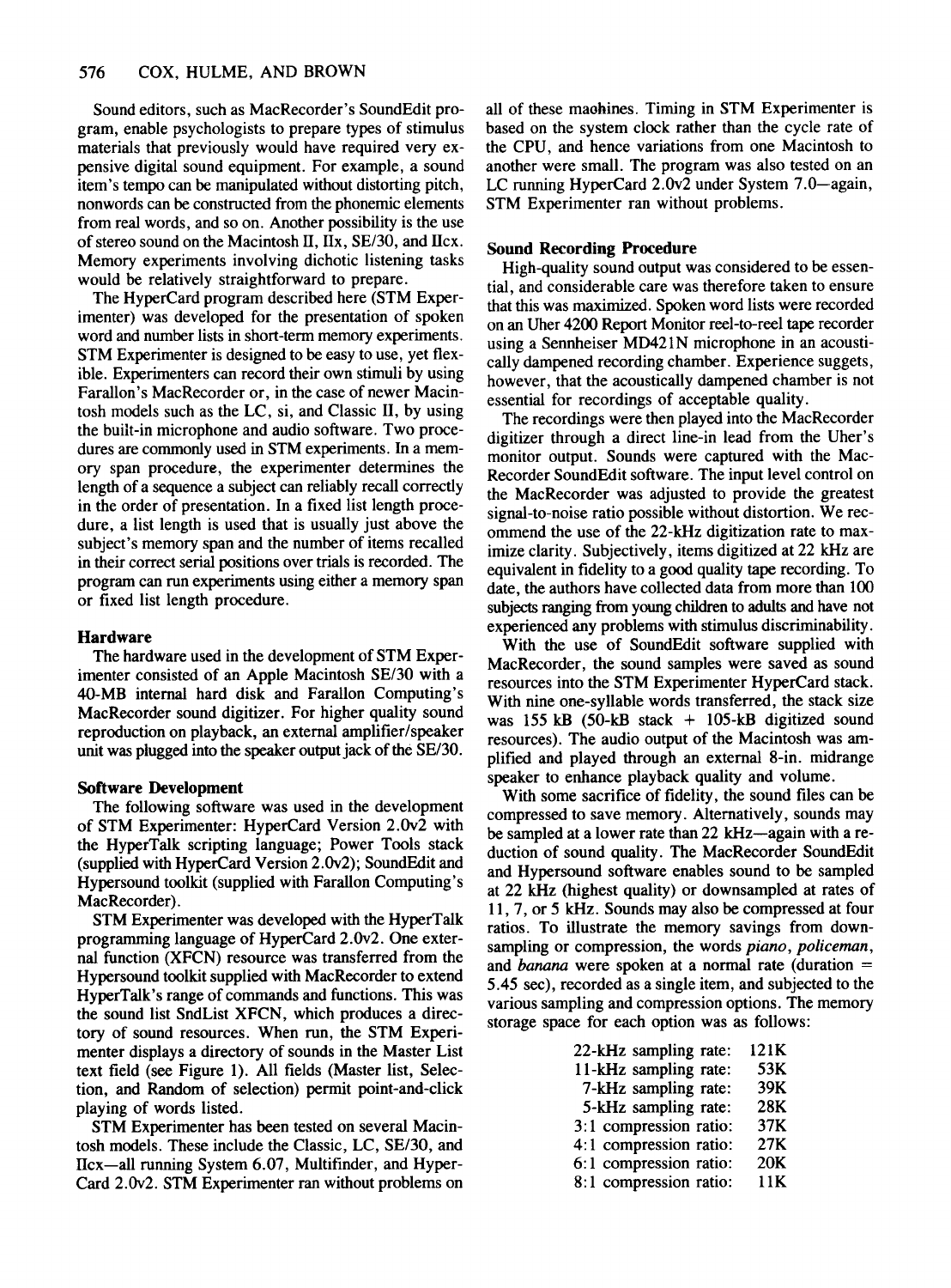Subjectively, the 3:1 sound compression ratio produces sound of similar quality to sampling at 11 kHz. The file size of the former is much less than the latter, however (37K vs. 53K in the case of the test items). For stimulus presentation in short-term memory experiments, a sampling rate of 11 kHz or a 3:1 compression ratio would probably be the lowest acceptable in terms of sound reproduction quality. A demonstration stack that illustrates the same sound sample played at the various sampling rates and compression ratios is available along with STM Experimenter.

The Macintosh LC, si, and Classic II models are supplied with a built-in microphone, sound input jack, and HyperCard audio palette software. The audio palette is supplied in the form of three HyperCard stacks: Appointments with audio, Addresses with audio, and Audio help. When the stacks are used, new items are added to the standard HyperCard Edit menu. The menu items allow the recording, editing, and deletion of sounds and provide a help facility. The audio palette can also be used on other Macintosh models in conjunction with MacRecorder. Version 2.0.3 of the MacRecorder software contains a suitable driver, which must be placed in the system folder. The audio palette software can be used to record sounds for use with STM Experimenter. Two sampling rates (22 kHz "best" and 11 kHz "good") and two compression ratios  $(3:1 \text{ and } 6:1)$  are available. The audio palette can also be used to delete sounds from STM Experimenter. Whenever a sound is added to or deleted from STM Experimenter with the audio palette, the Update list button (Figure 1) can be clicked to amend the Master List field. Small condensor microphones such as those supplied with the LC, si, and Classic II will not, however,

provide high fidelity sound recordings, in part because of ambient noise from the computer fan and other sources.

Sound resources can also be moved into or removed from STM Experimenter by using the Resource Mover from the HyperCard 2.Ov2 Power Tools utilities. It is also possible to use the Apple Macintosh resource editor (ResEdit) or MacRecorder's SoundEdit. One of the best general utilities currently available seems to be Sound-Mover (available from Riccardo Ettore, 67 Rue de la limite, 1970 W-Oppen, Belgium; price, \$25). Sound-Mover recognizes and converts many different sound file formats, and the documentation contains useful information about using sound with the Macintosh.

#### Using STM Experimenter

When STM Experimenter is run, a unique letter is assigned to each of the sound resources in the master list (Figure I). The randomization routines (activated by dice icon buttons) operate on the letter tags rather than the sound names, to avoid problems if more than one sound resource shares the same name. Other buttons play an entire list (speaker-list icons) or permit user selection of items from the master list (finger-on-page icons). A Rate menu was also added to the Apple Macintosh menu bar. This permits control of the rate at which items are presented within trials (interitem intervals of 1, 2, or 3 sec). Buttons showing the dice icon randomize (without duplication) either a whole list of items or a randomly selected subsample of user-determined size.

The program can be run in two modes. In the first mode, all parameters (such as list length, the span width, and the rate at which items are presented) can be varied on a trial-by-trial basis by using the on-screen control but-



Figure 1. STM Experimenter: main control screen.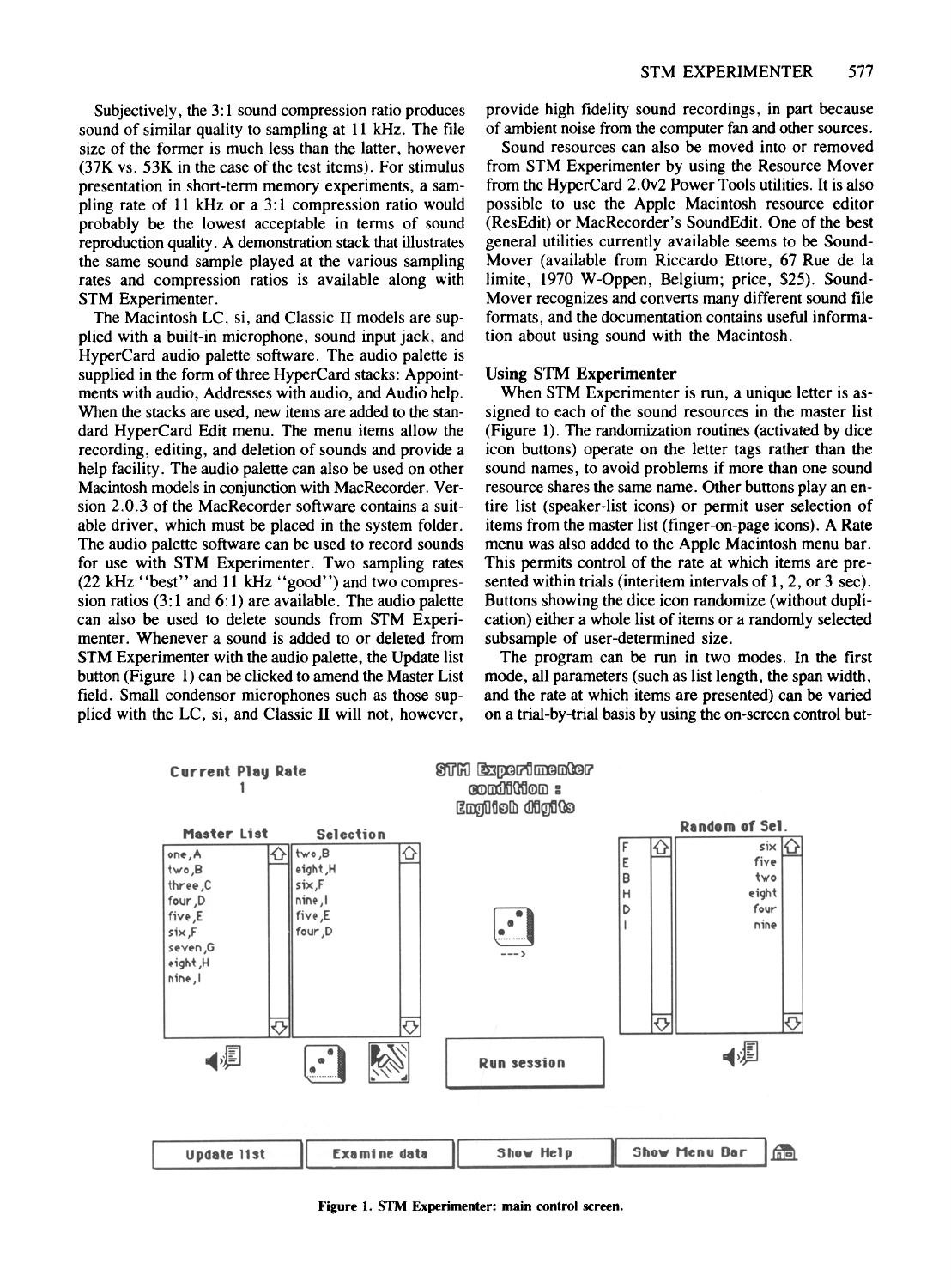tons described above. The second mode (activated via the Run session button) permits the running of multitrial session blocks and is ideal for experiments involving the measurement of memory span for different sets of materials. The experimenter is prompted for subject, session details, trial details, and item presentation rate. The experimenter selects the number of trials per block (default  $= 4$ ) and the number of items to be presented in the first block of trials. The program then administers a session in which the number of items per trial is incremented by one on each successive block until the experimenter ends the session. A session can be terminated at the end of any trial block, but it would usually be terminated at the discontinuation point defined as erroneous recall on all the trials of a block at a particular span level. For each trial within and between trial blocks, different random selections of items are selected from the master list.

When one is using STM Experimenter, the computer monitor should be positioned to prevent the subject from seeing the screen, since the stimulus item names are visible (as an aid to the experimenter). On each trial, following item presentation to the subject, the experimenter is presented with a dialog box. The subject's recall performance is indicated by clicking on one of two buttons labeled "correct" and "incorrect." With STM Experimenter, as opposed to traditional methods, the experimenter's cognitive load is reduced because only a single mouse click is required to record the subject's trial performance and a list of the items is visible to the experimenter as a cue. The experimenter's attention is thus freed so that he/she can concentrate on the subject's response. The subject's response, together with a listing of trial items, the date, the time, and the experimental condition are written to a data file at the end of the session. At the conclusion of the session, the span score is computed and written to a file. Figure 2 is an unedited example of the data file output. The data file may be opened, read, and printed from within STM Experimenter. Alternatively, the data file may be opened as a text file by using a word processor. If detailed analyses of subject error patterns are required (i.e., classification as intrusions, omissions, inversions, etc.), testing sessions should be concurrently tape recorded.

To avoid the size of STM Experimenter stacks' becoming too unwieldy, a separate copy of the stack is used for each session condition. For example, the stack shown in Figure 1 contains "English digits." Note that the stack name is shown on screen in the condition text field (Figure 1) and written to the data file under the same heading (Figure 2).

STM Experimenter has several advantages over traditional methods of auditory STM span assessment; these include consistency of item presentation rate, reduced experimenter workload, and therefore, less experimenter error. STM Experimenter also provides an objective computation of span score.

The program can be used for teaching. For example, it could be used to illustrate experimental research methods as well as classic short-term memory phenomena such as the word-length effect (Baddeley, Thomson, & Buchanan, 1975) and the acoustic similarity effect (Conrad, 1963).

### Availability

The authors will supply interested readers with a copy of STM Experimenter and would welcome feedback and comments. The shareware program SoundMover Version 1.7 is also included on the disk as part of the Sound Manager Package (SMP) by Riccardo Ettore (to whom a shareware fee of \$25 must be sent if SMP is kept for longer than the trial period). A HyperCard demonstration of sound sampling rates and compression ratios developed by the first author is also included. A fee of £5.00

| Spanscore = $6.25$                              |            | <b>Print data</b> |  |
|-------------------------------------------------|------------|-------------------|--|
| four                                            |            |                   |  |
| seven                                           |            |                   |  |
| three                                           |            |                   |  |
| ni ne                                           |            |                   |  |
| six                                             |            |                   |  |
| two                                             |            |                   |  |
| Trial Items<br>eight                            |            |                   |  |
|                                                 |            |                   |  |
| Sess. No. Trial No. Rate of pres. Response<br>4 | incorrect  |                   |  |
| Smith<br>12                                     |            |                   |  |
| Subj. Name<br>Subj. No.                         |            |                   |  |
| 7/17/91<br>English digits                       | 1:28:57 PM |                   |  |
| Condition<br>Date                               | Time       |                   |  |
|                                                 |            |                   |  |
| <b>Tive</b><br>three                            |            |                   |  |

Figure 2. STM Experimenter: sample data file.